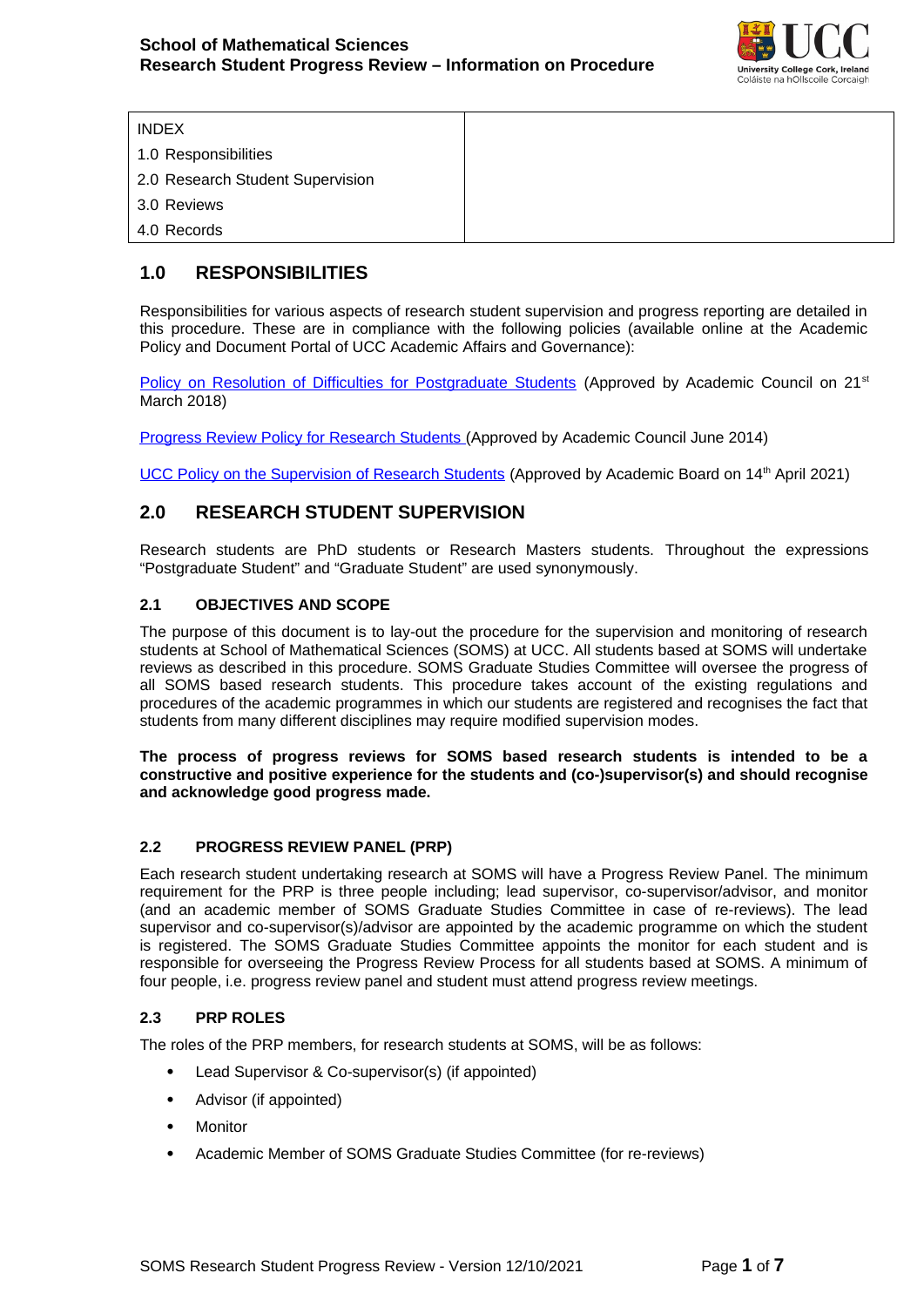

# 2.3.1 LEAD SUPERVISOR and CO-SUPERVISOR(S)

The **Lead Supervisor** is a member of academic or research staff of UCC who is responsible for the overall direction of the Student's research. This includes managing administrative issues relating to the Student's registration and progression and supporting the student in preparation for examination of their thesis. The contract of the contract of the contract of the contract of the contract of the contract of the contract of the contract of the contract of the contract of the contract of the contract of the contract of the co

**Co-supervisors** are members of academic or research staff of UCC or may be external to UCC (e.g., in another university, industry or a research organization). A co-supervisor provides significant specialist advice as necessary for the progress of the research. A co-supervisor (whether internal or external) must be an active participant in the supervision of the project.

### 2.3.2 ADVISOR

The Advisor is a member of academic or research staff of UCC who provides a point of contact on pastoral, procedural and student support issues. The advisor should also be the academic programme's point of contact for the student if the supervisor/student relationship breaks down. In this role, the advisor should be aware of the student support services that the University offers. The advisor does not offer specialist academic support, but is expected to meet the student twice per year at a minimum.

#### 2.3.3 MONITOR

A monitor is an independent person nominated to take an independent view of the research conducted by the graduate student and is not directly involved in the project. The monitor is appointed by the SOMS Graduate Studies Committee and may be a member of it. The monitor is the SOMS Graduate Studies Committee representative on each PRP.

In addition attending Progress Review meetings, the monitor will meet individually with:

- a) the student and,
- b) the lead supervisor /co-supervisor(s)/advisors.

The purpose of these meetings is to provide the student and their supervisory team with the opportunity to discuss any issues arising, in strict confidence, with the monitor. A brief report of this meeting is recorded and sent, by the monitor, to SOMS Graduate Studies in a strictly confidential manner.

# **3 REVIEWS**

The reporting requirements for each review period are outlined below. In addition to those reports, a Research Student Progress Report should be written by PRP, detailing the outcome of the PRP review meeting and documenting any recommendations made by the PRP. The student will subsequently review the report and sign prior to submission of all reports required for each review.

### **The Research Student Progress Report must include a clear recommendation that the student continues working toward their degree, or details of any other actions required.**

Additionally, monitors will email their strictly confidential reports directly to SOMS Graduate Studies.

# **3.1 RESPONSIBILITIES OF STUDENT AND PRP FOR PROGRESS REVIEWS**

It is the responsibility of the supervisor to schedule the review meetings. Reporting dates are taken from the date the student registers on an academic programme. Students and supervisors should be emailed 1 month prior to reports becoming due.

When a student receives a reminder, they should:

- liaise with their supervisor in organising their review meeting,
- complete the student section of the Research/PhD Student Progress Report Form,
- prepare a Research Summary Report and circulate it to the Progress Review Panel.

The Research Summary Report of the PhD Student may consist of the presentation given at the progress review meeting.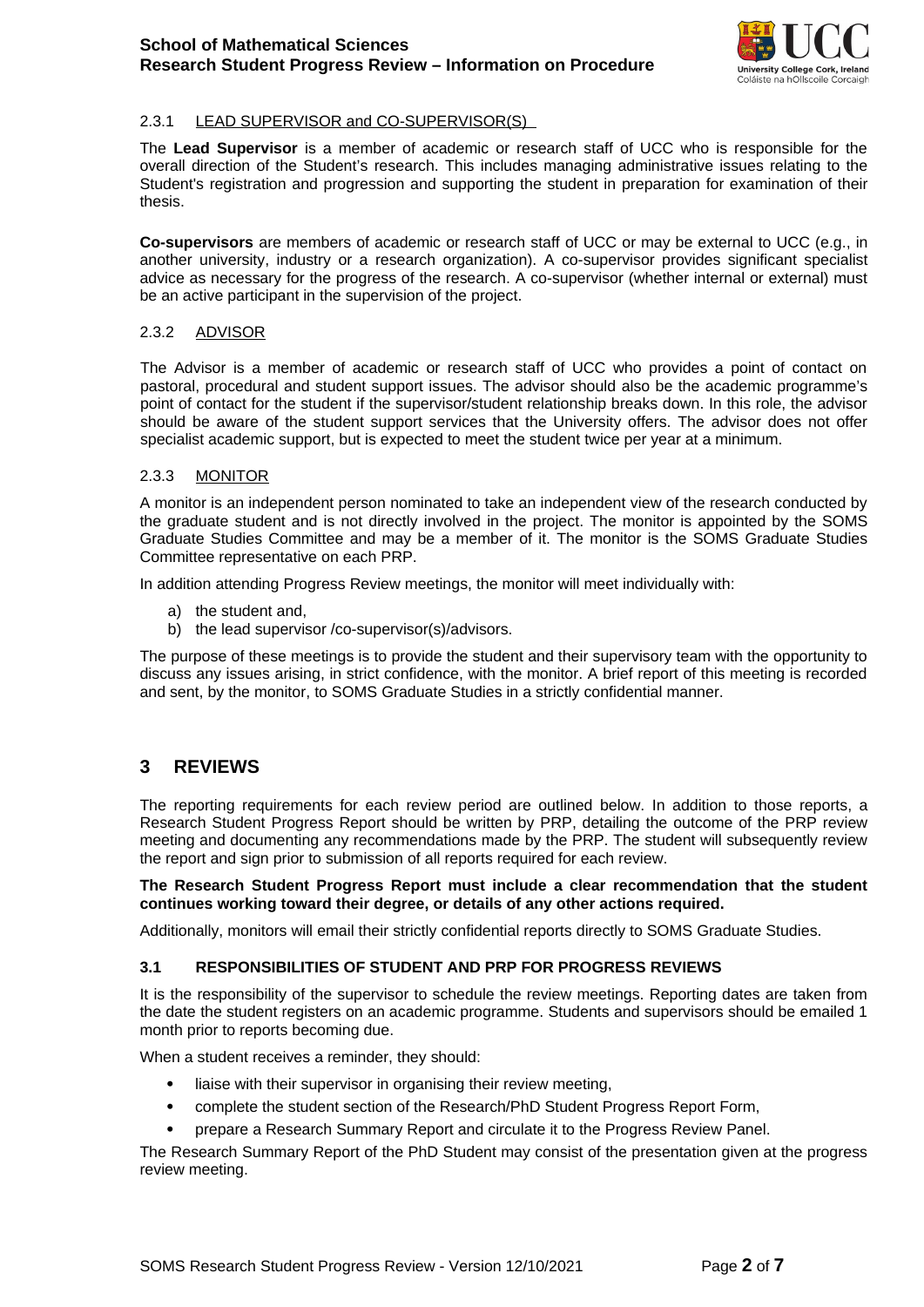

When a lead supervisor receives a reminder, they should:

 liaise with the student and other PRP members to schedule the progress review at the earliest possible opportunity.

It is recognised that, due to other work commitments, it is not always feasible to schedule a time to suit all PRP members around the exact time of the review. All PRP members should assist by striving to find a review date that suits everybody within 2 months of the review period.

Both student and supervisor(s) are responsible for informing the SOMS Graduate Studies Committee (somsgs@ucc.ie) of the review date. If no review date has been notified within 2 months of a report being due, corrective actions will be implemented.

### **3.2 0-3 MONTH RESEARCH STUDENT LEARNING PLAN**

The Research Student Learning Plan should be discussed and set up by the student, lead supervisor and co-supervisor(s)/advisor within the first three month of a student commencing a research programme. The primary purpose of this plan is to define and clarify roles and expectations, for student and supervisor(s)/advisor for the duration of the research. The original document will be retained by the supervisor(s) and a copy will be given to the student. The Research Student Learning Plan is intended to serve as an indicative plan of action which can be revised and updated throughout the course of the student's programme of study, as necessary.

### **3.3 3-6 MONTH REVIEW**

Preliminary meeting between Progress Review Panel and student.

#### **Objectives**

- 1. Ensure student has adequate working resources.
- 2. Check that project is defined and planned.
- 3. Check that the student's Personal Development Plan is set up.

#### Outputs:

- 1. An agreed outline Research Project Plan (see Appendix A of Progress Review Report) prepared by the research student in consultation with the supervisor. This is to be a 'live' document subject to continuous review and update during the course of the project.
- 2. Personal Development Plan (see Appendix A of Progress Review Report)**.** This should include, for example:
	- Details of the taught modules the student will be expected to attend including schedule, and assessments they will be expected to pass, and when;
	- Literature to be studied by student;
	- An expectation for "transferable-skills" training the student will be expected to undertake;
	- Conferences or workshops the student might be expected to attend and when.
	- This document will be reviewed and updated at subsequent progress review meetings.
- 3. Research Summary Report.
- 4. Monitor's Reports (Strictly Confidential).

# **3.4 12 MONTH REVIEW FOR 3-YEAR-PHD AND 4-YEAR-PHD STUDENTS**

Formal meeting between Progress Review Panel and student.

#### Objectives:

The objectives of the 12 Month Review are: to provide feedback to the student on progress made so far, to acknowledge good progress, to formulate clear recommendations for future work, to decide whether the student should continue on their current programme or transfer from MSc/MEngSc to PhD and vice versa.

1. Student prepares a written Research Summary Report to be delivered 2 weeks in advance of meeting to the supervisor. Students are encouraged to use supporting material from pre-prints,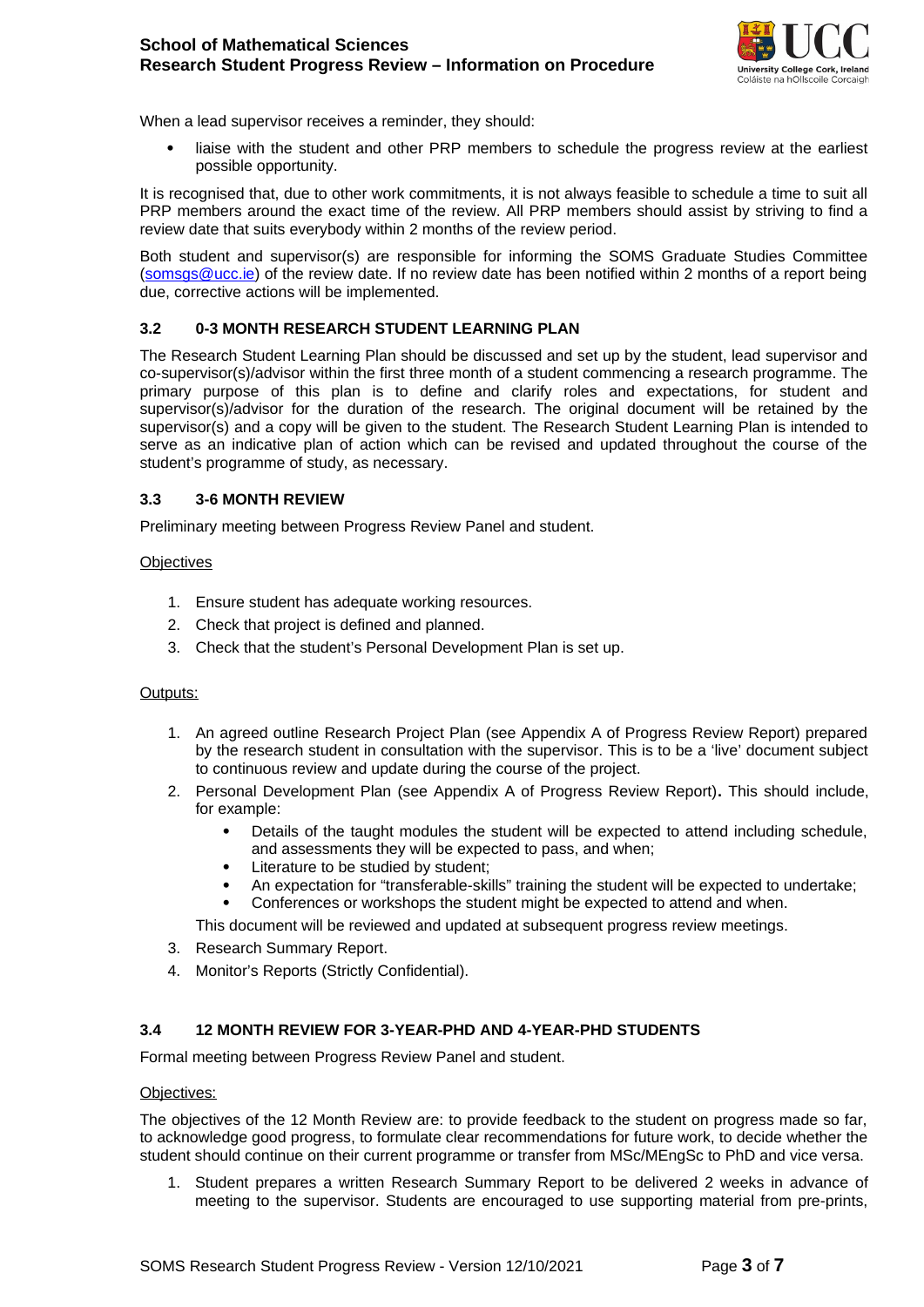

publications, technical reports, technical drawings, or any other relevant documentation in preparation of the report.

- 2. Student makes a formal presentation (20 mins) to Panel followed by a Q&A session.
- 3. Panel discusses report and presentation.
- 4. Panel reviews Student Development Plan.
- 5. Panel reviews student progress on module requirements for structured PhD programme.

### Outputs:

- 1. 12 Month Progress Report.
- 2. Research Summary Report.
- 3. Monitor's Reports (Strictly Confidential).
- 4. Updated Research Project Plan.
- 5. Updated Personal Development Plan.
- 6. Update on modules successfully completed to date, modules currently being undertaken and modules planned as part of the structured PhD programme.

**If appropriate, the Progress Review Panel makes a recommendation to transfer from MSc/MEngSc to PhD, vice versa, to be approved by the relevant Graduate Studies Committee for the academic programme as per academic regulations.**

### **3.5 24 MONTH REVIEW FOR 3-YEAR-PHD STUDENTS**

Formal meeting between Progress Review Panel and student.

#### Objectives:

**The primary objectives of the 24 Month Review are to check that the student is on track to complete their research programme within the time allotted and to acknowledge good progress made. If the work is not on track, one of the outputs for the review will be a set of actions required to bring the research back into line with what would be expected for this timeframe.** 

- 1. Student prepares a written Research Summary Report to be delivered 2 weeks in advance of meeting with Panel. This report should consist of collection of reprints/preprints written by the student, plus summary of progress and programme for future work to completion. The summary may consist of a written report, a copy of a publication, a PDF file of the student's presentation, or any other suitable summary as defined by the supervisor. The summary should also include discussion of publication / conference presentation plans and review of personal development plan.
- 2. Student makes a formal presentation (20 mins) to Panel followed by a Q&A session.
- 3. Panel discusses report and presentation.
- 4. Panel reviews Student Development Plan.
- 5. Panel reviews student progress on module requirements for structured PhD programme. Students are expected to have completed their module requirements by the end of year  $2 -$  with the exception of PhD Eng Sc stream 2 students.

In particular, the PRP carries out the following "Health Check" during this meeting:

- Is research work on schedule?
- Is the research work following project plans?
- Has a significant part of the thesis been written?
- What papers have been written / submitted / published?
- Have all structured PhD module requirements been completed?
- What conferences have been attended / papers presented?
- Prizes/publicity
- Career plans

#### Outputs:

- 1. 24 Month Progress Report.
- 2. Research Summary Report.
- 3. Monitor's Reports (Strictly Confidential).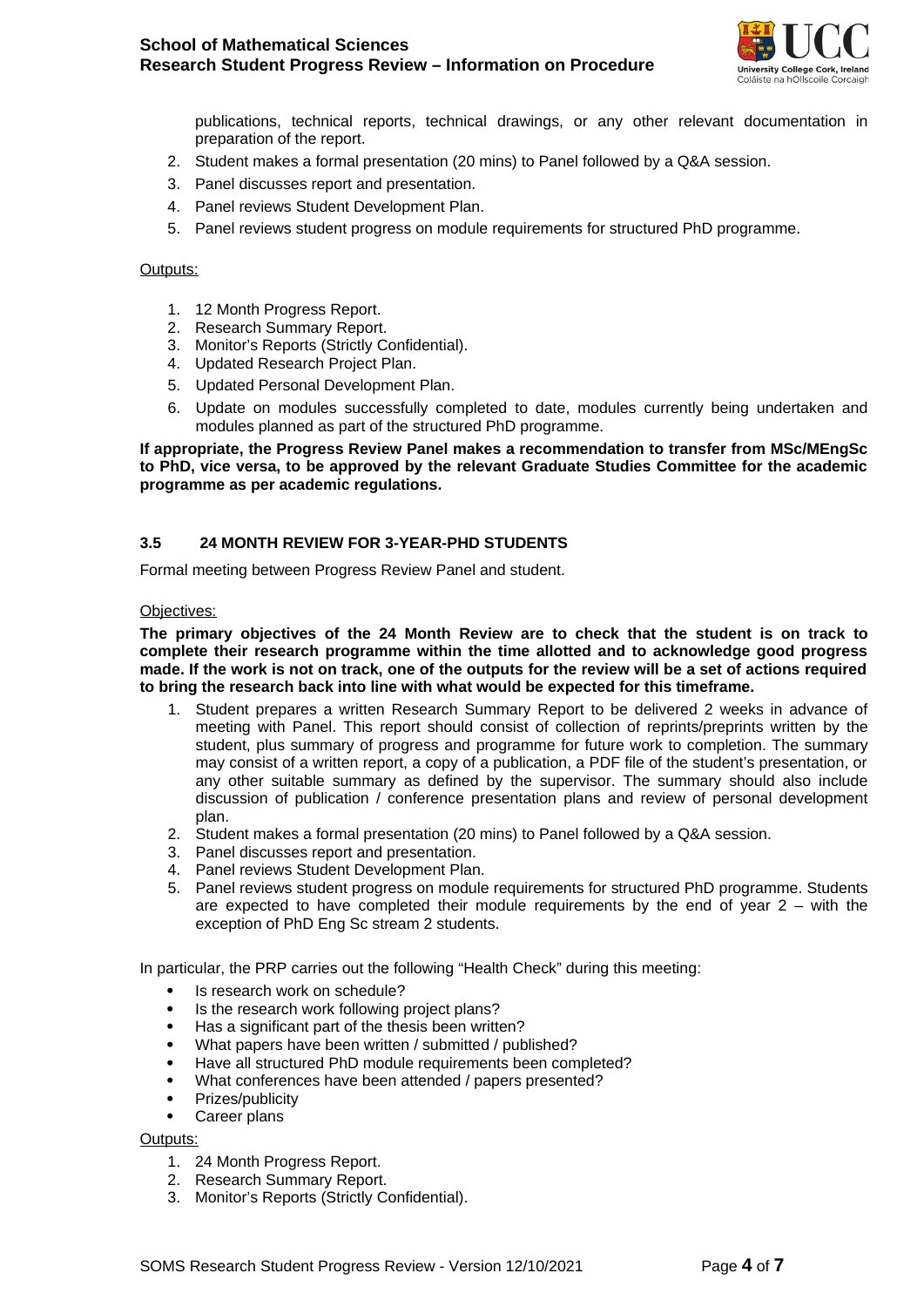

- 4. Updated Research Project Plan.
- 5. Updated Personal Development Plan.
- 6. Recommendation: Student will continue with the PhD programme or transfer to MSc/M.Eng.Sc, if appropriate.
- 7. Update on modules successfully completed to date and justification for any outstanding modules.

**In exceptional circumstances, the Progress Review Panel may make a recommendation to transfer from PhD to MSc/MEngSc, to be approved by the relevant Graduate Studies Committee for the academic programme as per academic regulations.**

## **3.6 24 MONTH REVIEW FOR 4-YEAR-PHD STUDENTS**

Formal meeting between Progress Review Panel and student.

#### Objectives:

**The primary objectives of the 24 Month Review are to check that the student is on track to complete their research programme within the time allotted and to acknowledge good progress made. If the work is not on track, one of the outputs for the review will be a set of actions required to bring the research back into line with what would be expected for this timeframe.** 

- 1. Student prepares a written Research Summary Report to be delivered 2 weeks in advance of meeting with Panel. This report should consist of collection of reprints/ preprints written by the student, plus summary of progress and programme for future work to completion. The summary may consist of a written report, a copy of a publication, a PDF file of the student's presentation, or any other suitable summary as defined by the supervisor. The summary should also include discussion of publication / conference presentation plans and review of personal development plan.
- 2. Student makes a formal presentation (20 mins) to Panel followed by a Q&A session.
- 3. Panel discusses report and presentation.
- 4. Panel reviews Student Development Plan.
- 5. Panel reviews student progress on module requirements for structured PhD programme. Students are expected to have completed their module requirements by the end of year  $2 -$  with the exception of PhD Eng Sc stream 2 students.

#### Outputs:

- 1. 24 Month Progress Report.
- 2. Research Summary Report.
- 3. Monitor's Reports (Strictly Confidential).
- 4. Updated Research Project Plan.
- 5. Updated Personal Development Plan.
- 6. Recommendation: Student will continue with the PhD programme or transfer to MSc/M.Eng.Sc, if appropriate.

7. Update on modules successfully completed to date and justification for any outstanding modules.

**In exceptional circumstances, the Progress Review Panel may make a recommendation to transfer from PhD to MSc/MEngSc, to be approved by the relevant Graduate Studies Committee as per academic regulations.**

# **3.7 36 MONTH REVIEW FOR 3-YEAR-PHD STUDENTS**

Formal meeting between Progress Review Panel and student.

#### Objective:

- 1. To check that student is nearing completion.
- 2. Has a submission date been decided? If not, what further actions are required before submission.

#### Outputs:

- 1. 36 Month Progress Report.
- 2. Research Summary Report.
- 3. Monitor's Reports (Strictly Confidential).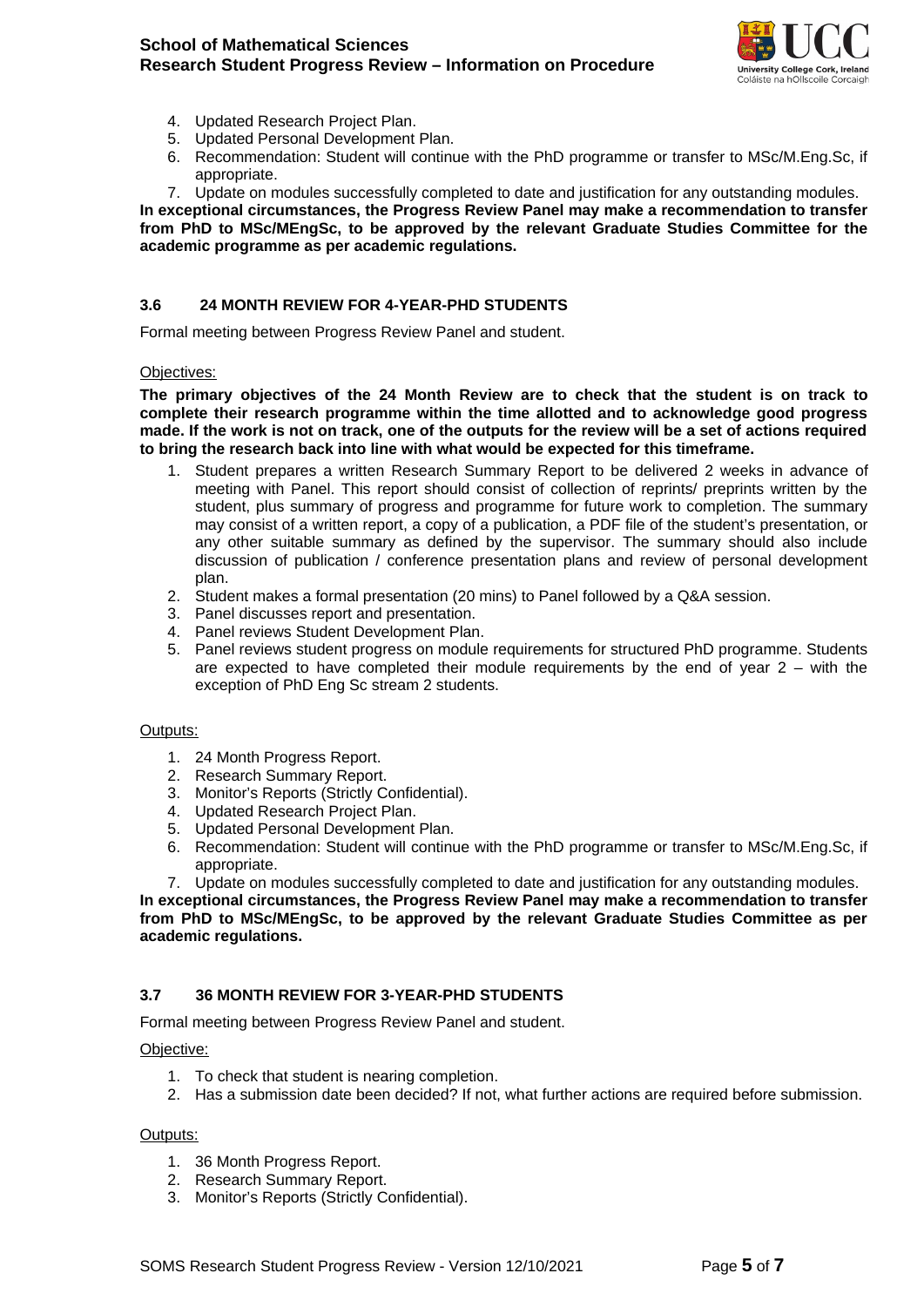

4. Thesis Submission Plan.

# **3.8 36 MONTH REVIEW FOR 4-YEAR-PHD STUDENTS**

Formal meeting between Progress Review Panel and student.

#### Objectives:

"Health Check": Meeting between Panel and student with checklist as follows:

- Is research work on schedule?
- Is the research work following project plans?
- Has a significant part of the thesis been written?
- What papers have been written/ submitted / published?
- Have all structured PhD module requirements been completed?
- What conferences have been attended / papers presented?
- Prizes/publicity
- Career plans

#### Outputs:

- 1. 36 Month Progress Report.
- 2. Research Summary Report.
- 3. Monitor's Reports (Strictly Confidential).
- 4. Updated Research Project Plan.
- 5. Updated Personal Development Plan.
- 6. Update on modules successfully completed to date.

#### **3.9 48 MONTH FOR 4-YEAR-PHD STUDENTS**

Formal meeting between Progress Review Panel and student.

#### Objective:

- To check that student is nearing completion.
- Has a submission date been decided? If not, what further actions are required before submission.

#### Outputs:

- 1. 48 Month Progress Report.
- 2. Research Summary Report.
- 3. Monitor's Reports (Strictly Confidential).
- 4. Thesis Submission Plan.

#### a. **BEYOND 36 MONTH REVIEW FOR 3-YEAR-PHD STUDENTS / BEYOND 48 MONTH REVIEW FOR 4-YEAR-PHD STUDENTS / STUDENTS NEARING COMPLETION / "WRITING UP**"

Students and supervisors continue to receive emails reminders of reviews due until the student has completed their thesis. Progress reports are required at 6 monthly intervals beyond 36 months, respectively 48 months, in order to ensure that satisfactory progress is being made during the writing up phase. When a student is writing up the supervisor should notify SOMS Graduate Studies and provide an expected submission time.

#### b. **PART TIME PHD STUDENTS**

Students registered for a PhD programme on a part time basis will be required to undertake a periodic progress review at the following stages: 12 month, 24 month, 36 month, 48 month and subsequently at 12